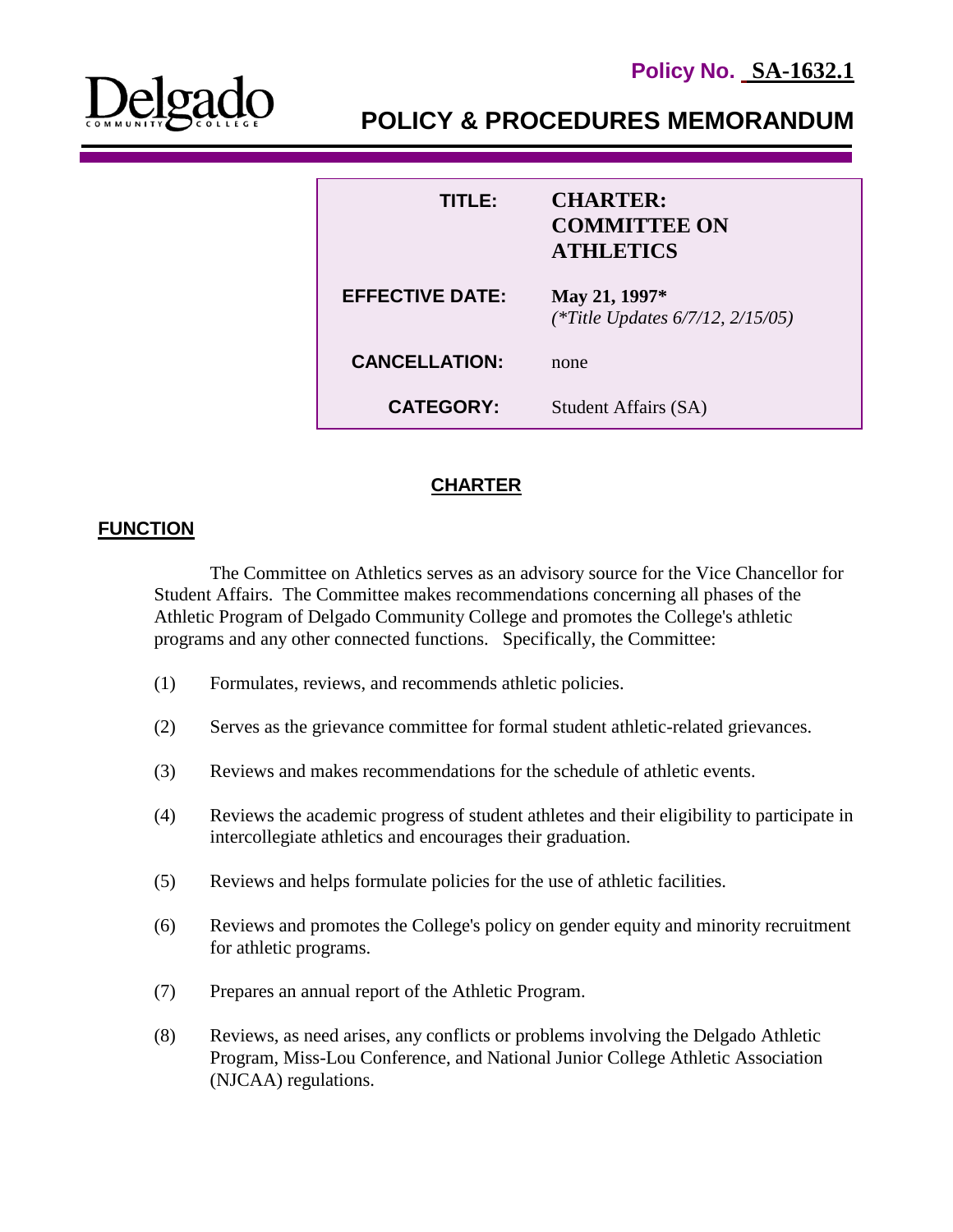- (9) Is involved with the selection of the Athletic Director and full-time staff members.
- (10) Recommends criteria for athletic scholarships and reviews the qualifications of recipients for the academic year on the first day of class each fall semester.

#### **MEMBERSHIP**

The Committee on Athletics is appointed by the Chancellor of the College and has the following ex-officio members, the Vice Chancellor for Student Affairs, the Vice Chancellor for Business and Administrative Affairs, the Director of Student Life, the Athletic Director, and the head coach of each major College sport. The Committee also has at least six (6) faculty and staff members, with representation from each campus and site; and at least two student athletes, one male and one female, all with full voting power.

#### **TERMS OF OFFICE**

Each member will serve for three consecutive years; appointments will be staggered. The Vice Chancellor for Student Affairs appoints the Chair.

## **MEETINGS**

The Vice Chancellor for Student Affairs directs the Chair to call the initial meeting within one month of appointment of the new Committee. Subsequent meetings are called by the Chair as required to accomplish the responsibilities of the Committee.

#### **REPORTS**

The Chair of the Committee will prepare and submit the required reports as published in the yearly *Operational Guidelines* documenting the progress of the committee, with copies to the committee members